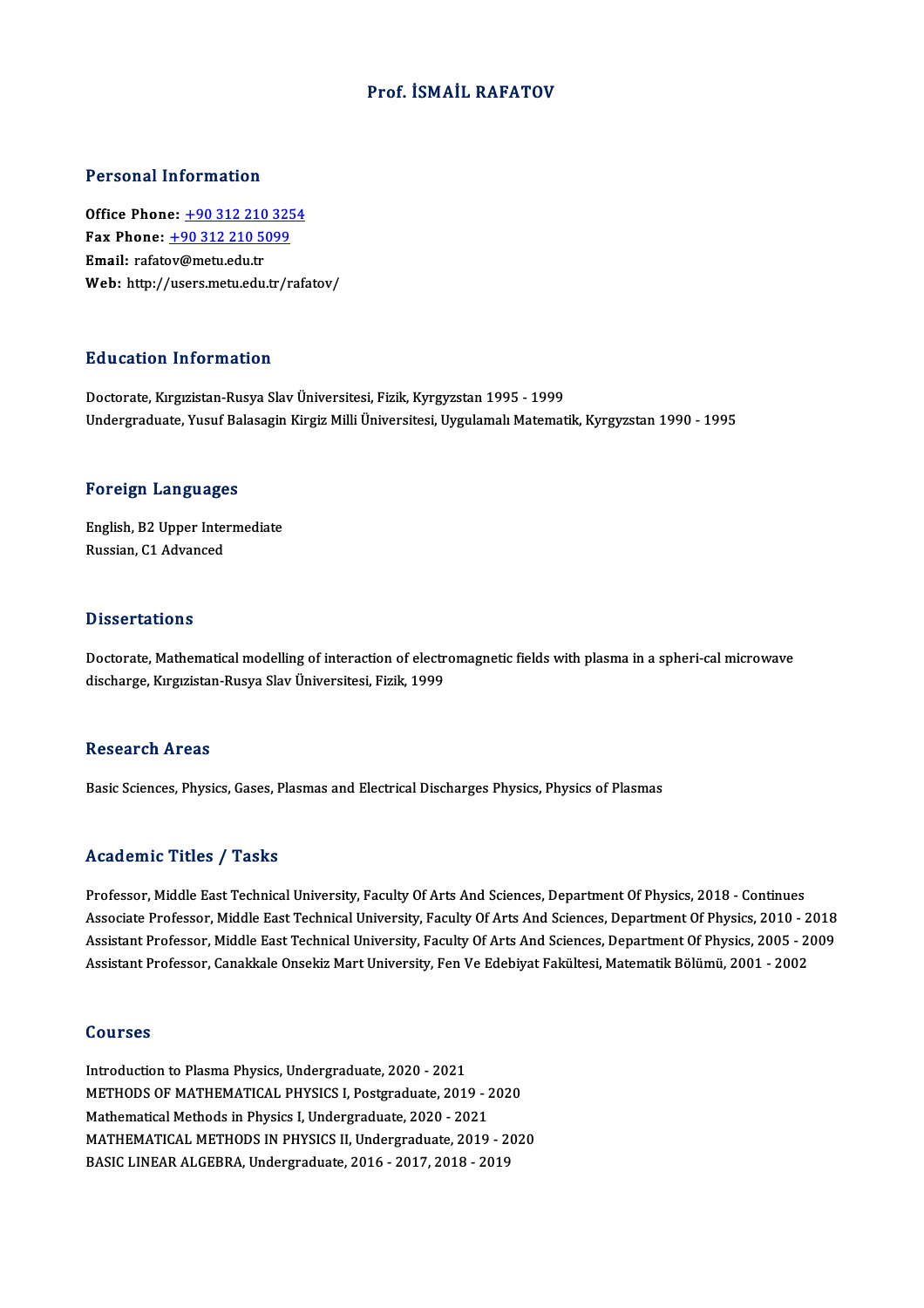### Advising Theses

Advising Theses<br>RAFATOV İ., Investigation of nonlinear oscillations in the gas discharge-semiconductor system: Effect of different fluid<br>modelling approaches. Pestaneduate. C.VESU (Student), 2019. modelling a model<br>RAFATOV İ., Investigation of nonlinear oscillations in the gas d<br>modelling approaches, Postgraduate, C.YEŞİL(Student), 2018<br>BAFATOV İ. Numerical analysis of plasma proportiss in the sl RAFATOV İ., Investigation of nonlinear oscillations in the gas discharge-semiconductor system: Effect of different fluid<br>modelling approaches, Postgraduate, C.YEŞİL(Student), 2018<br>RAFATOV İ., Numerical analysis of plasma p modelling approaches, Postgraduate, C.YEŞİL(Student), 2018<br>RAFATOV İ., Numerical analysis of plasma properties in the glow disc<br>extended fluid models, Postgraduate, K.KAYMAZLAR(Student), 2017<br>RAFATOV İ. Deriyation of the p RAFATOV İ., Numerical analysis of plasma properties in the glow discharge: Accuracy and applicability of site<br>extended fluid models, Postgraduate, K.KAYMAZLAR(Student), 2017<br>RAFATOV İ., Derivation of the parallel PIC/MCC n extended fluid models, Postgraduate, K.KAYMAZLAR(Student), 2017<br>RAFATOV İ., Derivation of the parallel PIC/MCC numerical code and its application to the kinetic analysis of<br>photoresonance plasma and the problem of identifi RAFATOV İ., Derivation of th<br>photoresonance plasma and<br>C.KUŞOĞLU(Student), 2017<br>KARASÖZEN B., BAEATOV İ. photoresonance plasma and the problem of identification of impurities within the PLES method, Doctorate,<br>C.KUŞOĞLU(Student), 2017<br>KARASÖZEN B., RAFATOV İ., Numerical modelling of spatio-temporal patterns in a DC-driven gas C.KUŞOĞLU(Student), 2017<br>KARASÖZEN B., RAFATOV İ., Numerical modelling of spatio-temp<br>semiconductor system, Postgraduate, G.ÖZDEN(Student), 2015<br>ALEMDAROĞLU H.N., BAFATOV İ. One dimensional numerisalı KARASÖZEN B., RAFATOV İ., Numerical modelling of spatio-temporal patterns in a DC-driven gas discharge-<br>semiconductor system, Postgraduate, G.ÖZDEN(Student), 2015<br>ALEMDAROĞLU H. N. , RAFATOV İ., One dimensional numerical a semiconductor system, Postgraduate, G.ÖZDEN(Student), 2015<br>ALEMDAROĞLU H. N. , RAFATOV İ., One dimensional numerical analysis of plasma properties in the discharge channel of<br>a Hall effect thruster, Postgraduate, Ç.YÜNCÜLE ALEMDAROĞLU H. N. , RAFATOV İ., One dimensional numerical analysis of plasma properties in the discharge channel<br>a Hall effect thruster, Postgraduate, Ç.YÜNCÜLER(Student), 2014<br>RAFATOV İ., Simulation of glow discharge plas a Hall effect thruster, Postgraduate, Ç.YÜNCÜLER(Student), 2014<br>RAFATOV İ., Simulation of glow discharge plasmas by using parallel particle in cell/Monte Carlo collis<br>effects of number of super particles used in the simula RAFATOV İ., Simulation of glow discharge plasmas by using parallel particle in cell/Monte Carlo collision method: The<br>effects of number of super particles used in the simulations, Postgraduate, E.ERDEN(Student), 2013<br>RAFAT effects of number of super particles used in the simulations, Postgraduat<br>RAFATOV İ., Numerical investigation of self-organization and stable burn<br>discharges in argon gas, Postgraduate, E.EYLENCEOĞLU(Student), 2011<br>RAFATOV RAFATOV İ., Numerical investigation of self-organization and stable burning conditions of moderate pressure glow<br>discharges in argon gas, Postgraduate, E.EYLENCEOĞLU(Student), 2011<br>RAFATOV İ., Numerical investigation of a discharges in argon gas, Postgraduate, E.EYI<br>RAFATOV İ., Numerical investigation of a DC<br>Postgraduate, E.KEMANECİ(Student), 2009

### **Jury Memberships**

Associate Professor Exam, Associate Professor Exam, Middle East Technical University, October, 2020

# Associate Professor Exam, Associate Professor Exam, Middle East Technical University, Octob<br>Articles Published in Journals That Entered SCI, SSCI and AHCI Indexes

- rticles Published in Journals That Entered SCI, SSCI and AHCI Indexes<br>I. Parametric study of coaxial dielectric barrier discharge in atmospheric pressure argon Parametric study of coaxial dielectric barrier discharge in atmospheric pressure argon<br>Li H., Yuan C., Kudryavtsev A., Katircioglu T. Y. , RAFATOV İ. Parametric study of coaxial dielectric barrier discharge in a<br>Li H., Yuan C., Kudryavtsev A., Katircioglu T. Y. , RAFATOV İ.<br>PHYSICS OF PLASMAS, vol.28, no.11, 2021 (Journal Indexed in SCI)<br>Analysis of parameters of seavia
- II. Analysis of parameters of coaxial dielectric barrier discharges in argon flow at atmospheric pressure PHYSICS O<br>**Analysis**<br>pressure<br>Li H. Vuon Analysis of parameters of coaxial dielectric barrier discharges in argon fle<br>pressure<br>Li H., Yuan C., Kudryavtsev A., Astafiev A., Bogdanov E., Katircioglu T. Y. , RAFATOV İ.<br>JOUPMAL OF APPLIED PHYSICS vol 129, no 15, 2021 pressure<br>Li H., Yuan C., Kudryavtsev A., Astafiev A., Bogdanov E., Katircioglu T. Y. , RAFA.<br>JOURNAL OF APPLIED PHYSICS, vol.129, no.15, 2021 (Journal Indexed in SCI)<br>Transition from periodic to chootis ossillations in a p

Li H., Yuan C., Kudryavtsev A., Astafiev A., Bogdanov E., Katircioglu T. Y. , RAFATOV İ.<br>JOURNAL OF APPLIED PHYSICS, vol.129, no.15, 2021 (Journal Indexed in SCI)<br>III. Transition from periodic to chaotic oscillations i JOURNAL OF APPLIED PHYSICS, vol.129, no.1<br>Transition from periodic to chaotic osc<br>Yuan C., YEŞİL C., Yao J., Zhou Z., RAFATOV İ.<br>PLASMA SOURCES SCIENCE & TECHNOLOCY Transition from periodic to chaotic oscillations in a planar gas discharge-semi<br>Yuan C., YEŞİL C., Yao J., Zhou Z., RAFATOV İ.<br>PLASMA SOURCES SCIENCE & TECHNOLOGY, vol.29, no.6, 2020 (Journal Indexed in SCI)<br>Numerisel evid

IV. Yuan C., YEŞİL C., Yao J., Zhou Z., RAFATOV İ.<br>PLASMA SOURCES SCIENCE & TECHNOLOGY, vol.29, no.6, 2020 (Journal Indexed in SCI)<br>IV. Numerical evidence of spontaneous division of dissipative solitons in a planar gas PLASMA SOURCES SCIENCE & TECHNOLOGY, vol.29, no.6, 2020 (Journal Indexed in SCI)<br>Numerical evidence of spontaneous division of dissipative solitons in a planar<br>semiconductor system<br>RAFATOV İ. semiconductor system semiconductor system<br>RAFATOV İ.<br>PHYSICS OF PLASMAS, vol.26, no.9, 2019 (Journal Indexed in SCI)<br>Transition from bomogeneous stationary to oscillating sta

RAFATOV İ.<br>PHYSICS OF PLASMAS, vol.26, no.9, 2019 (Journal Indexed in SCI)<br>V. Transition from homogeneous stationary to oscillating state in planar gas discharge-semiconductor<br>system in pitroson: Effect of fluid modell PHYSICS OF PLASMAS, vol.26, no.9, 2019 (Journal Indexed in 9<br>Transition from homogeneous stationary to oscillating<br>system in nitrogen: Effect of fluid modelling approach<br>RAFATOV in VESU C **Transition from ho<br>system in nitrogen<br>RAFATOV İ., YEŞİL C.<br>puvsics OE PLASMA** system in nitrogen: Effect of fluid modelling approach<br>RAFATOV İ., YEŞİL C.<br>PHYSICS OF PLASMAS, vol.25, no.8, 2018 (Journal Indexed in SCI)<br>PIC (MCC apalysis of a photorosonance plasma sustained in

- RAFATOV İ., YEŞİL C.<br>PHYSICS OF PLASMAS, vol.25, no.8, 2018 (Journal Indexed in SCI)<br>VI. PIC/MCC analysis of a photoresonance plasma sustained in a sodium vapor<br>SARIKAYA C. K., RAFATOV İ., KUDRYAVTSEV A. A. PHYSICS OF PLASMAS, vol.25, no.8, 2018 (Journal<br>PIC/MCC analysis of a photoresonance plasm<br>SARIKAYA C. K., RAFATOV İ., KUDRYAVTSEV A. A. PIC/MCC analysis of a photoresonance plasma sustained in<br>SARIKAYA C. K., RAFATOV İ., KUDRYAVTSEV A. A.<br>PHYSICS OF PLASMAS, vol.24, no.8, 2017 (Journal Indexed in SCI)<br>An evidence of noried doubling bifurestion in a de driv
- VII. An evidence of period doubling bifurcation in a dc driven semiconductor-gas discharge plasma<br>MANSUROGLU D., UZUN-KAYMAK I. U., RAFATOV İ. PHYSICS OF PLASMAS, vol.24, no.8, 2017 (Journal I<br><mark>An evidence of period doubling bifurcation i</mark><br>MANSUROGLU D., UZUN-KAYMAK I. U. , RAFATOV İ.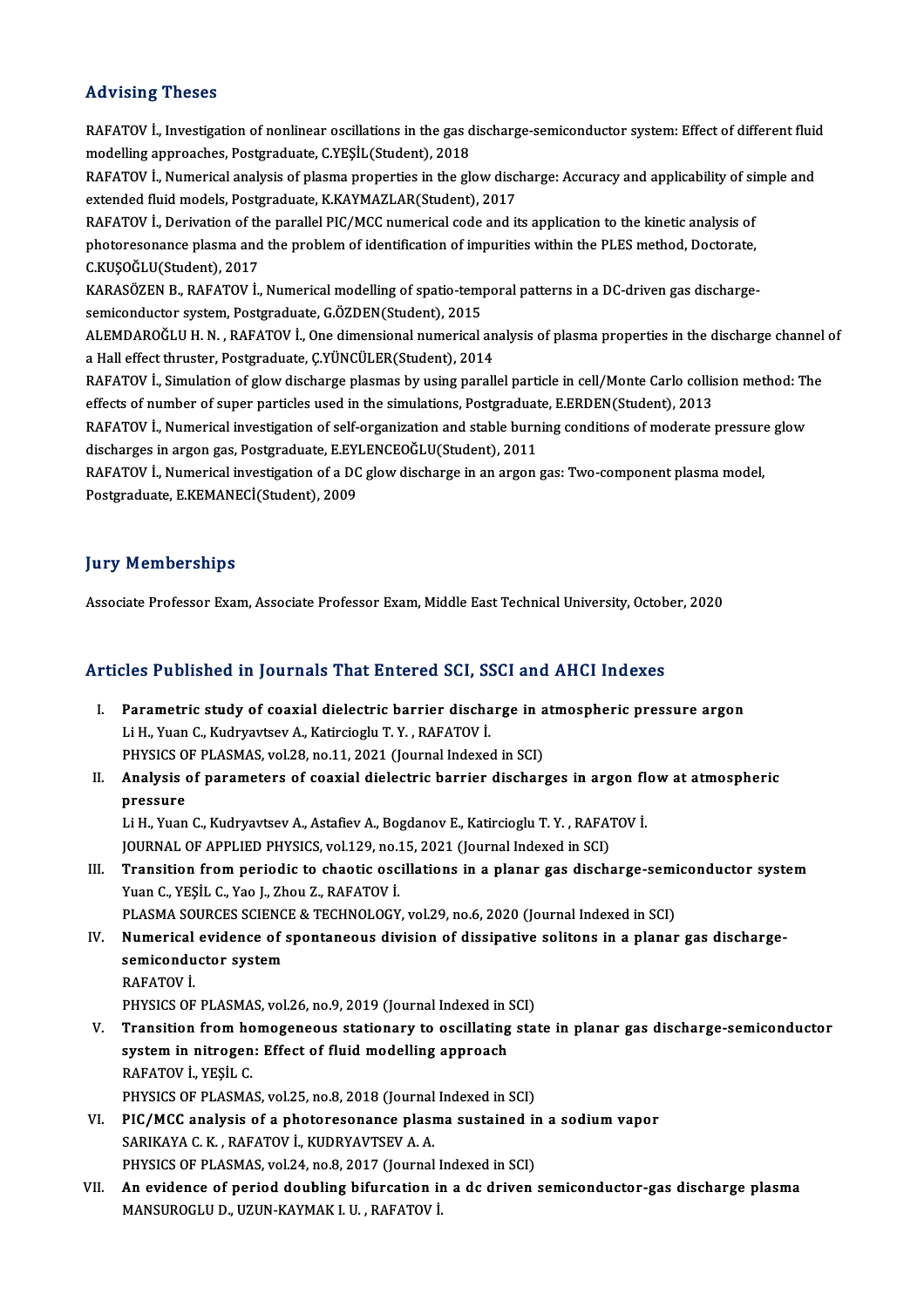PHYSICS OF PLASMAS, vol.24, no.5, 2017 (Journal Indexed in SCI)<br>Spectrossopic study and numerical simulation of low press VIII. Spectroscopic study and numerical simulation of low-pressure radio-frequency capacitive discharge<br>with argon downstream PHYSICS OF PLASMAS, vol.2<br>Spectroscopic study and<br>with argon downstream<br>Tanieli M. BAEATOV L. Sebin Tanisli M., RAFATOV İ., Sahin N., Mertadam S., Demir S. with argon downstream<br>Tanisli M., RAFATOV İ., Sahin N., Mertadam S., Demir S.<br>CANADIAN JOURNAL OF PHYSICS, vol.95, no.2, pp.190-200, 2017 (Journal Indexed in SCI)<br>Three dimensional numerical modelling of temperal and spati IX. Three-dimensional numerical modelling of temporal and spatial pattern formation in a dc-driven gas CANADIAN JOURNAL OF PHYSICS, vol.<br>Three-dimensional numerical mod<br>discharge-semiconductor system<br>BAEATOV İ discharge-semiconductor system<br>RAFATOV İ. PLASMA SOURCES SCIENCE & TECHNOLOGY, vol.25, no.6, 2016 (Journal Indexed in SCI) RAFATOV İ.<br>PLASMA SOURCES SCIENCE & TECHNOLOGY, vol.25, no.6, 2016 (Journal Indexed in SCI)<br>X. Multiple stationary filamentary states in a planar dc-driven gas discharge-semiconductor system<br>RAFATOV İ PLASMA SO<br>**Multiple st<br>RAFATOV İ.**<br>PHYSICS OF Multiple stationary filamentary states in a planar dc-driven<br>RAFATOV İ.<br>PHYSICS OF PLASMAS, vol.23, no.12, 2016 (Journal Indexed in SCI)<br>Perticle in sell (Monte Carle sellisien analysis of the problem RAFATOV İ.<br>PHYSICS OF PLASMAS, vol.23, no.12, 2016 (Journal Indexed in SCI)<br>XI. Particle in cell/Monte Carlo collision analysis of the problem of identification of impurities in the PHYSICS OF PLASMAS, vol.23, no.12, 2016 (Journal Inde<br>Particle in cell/Monte Carlo collision analysis of t<br>gas by the plasma electron spectroscopy method<br>SARIKANA C.K., PAEATOV L.KUDBYAVTSEV A.A. Particle in cell/Monte Carlo collision analysi<br>gas by the plasma electron spectroscopy me<br>SARIKAYA C.K., RAFATOV İ., KUDRYAVTSEV A.A.<br>PHYSICS OF PLASMAS val 22 no 6,2016 (Journal SARIKAYA C. K., RAFATOV İ., KUDRYAVTSEV A. A.<br>PHYSICS OF PLASMAS, vol.23, no.6, 2016 (Journal Indexed in SCI) SARIKAYA C. K., RAFATOV İ., KUDRYAVTSEV A. A.<br>PHYSICS OF PLASMAS, vol.23, no.6, 2016 (Journal Indexed in SCI)<br>XII. Two-dimensional hybrid Monte Carlo-fluid modelling of dc glow discharges: Comparison with fluid<br>models\_ PHYSICS OF PLASMAS, vol.23, no.6, 2<br>Two-dimensional hybrid Monte C<br>models, reliability, and accuracy<br>EVI ENCEOCLUE BAEATOV L VUDP Two-dimensional hybrid Monte Carlo-fluid me<br>models, reliability, and accuracy<br>EYLENCEOGLU E., RAFATOV İ., KUDRYAVTSEV A. A.<br>PHYSICS OF PLASMAS vol 22. no.1.2015 (Journal I. models, reliability, and accuracy<br>EYLENCEOGLU E., RAFATOV İ., KUDRYAVTSEV A. A.<br>PHYSICS OF PLASMAS, vol.22, no.1, 2015 (Journal Indexed in SCI)<br>Eytension of spotiatemperal shaqe in slow disebarse semi EYLENCEOGLU E., RAFATOV İ., KUDRYAVTSEV A. A.<br>PHYSICS OF PLASMAS, vol.22, no.1, 2015 (Journal Indexed in SCI)<br>XIII. Extension of spatiotemporal chaos in glow discharge-semiconductor systems<br>AKHMET M., RAFATOV İ., FEN M. O. PHYSICS OF PLASMAS, vol.22, no.1,<br>Extension of spatiotemporal ch<br>AKHMET M., RAFATOV İ., FEN M. O.<br>CHAOS vol.24, no.4, 2014 (Journal) Extension of spatiotemporal chaos in glow di<br>AKHMET M., RAFATOV İ., FEN M. O.<br>CHAOS, vol.24, no.4, 2014 (Journal Indexed in SCI)<br>Particle in Cell/Monte Carle Cellisien Method XIV. Particle in Cell/Monte Carlo Collision Method for Simulation of RF Glow Discharges: Effect of Super<br>Particle Weighting CHAOS, vol.24, no.4, 2<br>Particle in Cell/Mo<br>Particle Weighting ERDENE.,RAFATOVİ. Particle Weighting<br>ERDEN E., RAFATOV İ.<br>CONTRIBUTIONS TO PLASMA PHYSICS, vol.54, no.7, pp.626-634, 2014 (Journal Indexed in SCI)<br>Account of poplecel ionization by fest electrons in the fluid models of a direct curre XV. Account of nonlocal ionization by fast electrons in the fluid models of a direct current glow<br>discharge CONTRIBUT<br>Account of<br>discharge<br>BAEATOV İ RAFATOVİ.,BOGDANOVE.A. ,KUDRYAVTSEVA.A. PHYSICS OF PLASMAS, vol.19, no.9, 2012 (Journal Indexed in SCI) RAFATOV İ., BOGDANOV E. A. , KUDRYAVTSEV A. A.<br>PHYSICS OF PLASMAS, vol.19, no.9, 2012 (Journal Indexed in SCI)<br>XVI. On the accuracy and reliability of different fluid models of the direct current glow discharge<br>RAFATOV İ. PHYSICS OF PLASMAS, vol.19, no.9, 2012 (Journal I<sub>I</sub><br>On the accuracy and reliability of different flu<br>RAFATOV I., BOGDANOV E. A., KUDRYAVTSEV A. A. On the accuracy and reliability of different fluid models of<br>RAFATOV İ., BOGDANOV E. A. , KUDRYAVTSEV A. A.<br>PHYSICS OF PLASMAS, vol.19, no.3, 2012 (Journal Indexed in SCI)<br>Fffect of focusing geometry on the continuous onti RAFATOV İ., BOGDANOV E. A. , KUDRYAVTSEV A. A.<br>PHYSICS OF PLASMAS, vol.19, no.3, 2012 (Journal Indexed in SCI)<br>XVII. Effect of focusing geometry on the continuous optical discharge properties<br>Pefstov L PHYSICS<br>**Effect of**<br>Rafatov I.<br>PHYSICS I Effect of focusing geometry on the continuous optical discharge propert<br>Rafatov I.<br>PHYSICS LETTERS A, vol.373, no.37, pp.3336-3341, 2009 (Journal Indexed in SCI)<br>Padiative gas dynamic model of a continuous optical discharg Rafatov I.<br>PHYSICS LETTERS A, vol.373, no.37, pp.3336-3341, 2009 (Journal Indexed in SCI)<br>XVIII. Radiative gas-dynamic model of a continuous optical discharge in a gravitational field: quasi-optical<br>ARREQUINE: annovimat PHYSICS LETTER<br>Radiative gas-d<br>approximation<br><sup>Rofotov I</sup> Radiative<br>approxin<br>Rafatov I.<br>IOUPMAI approximation<br>Rafatov I.<br>JOURNAL OF PHYSICS D-APPLIED PHYSICS, vol.42, no.15, 2009 (Journal Indexed in SCI)<br>Modelling of a continuous enticel discharge stabilized by a gas flow in quesi s Rafatov I.<br>JOURNAL OF PHYSICS D-APPLIED PHYSICS, vol.42, no.15, 2009 (Journal Indexed in SCI)<br>XIX. Modelling of a continuous optical discharge stabilized by a gas flow in quasi-optical approximation<br>RAEATOV I. VEDIEDLER R. **JOURNAL OF PHYSICS D-APPLIED PHYSICS, vo<br>Modelling of a continuous optical discha:<br>RAFATOV İ., YEDİERLER B., KULUMBAEV E. B.<br>JOUPMAL OF PHYSICS D. APPLIED PHYSICS, YO** Modelling of a continuous optical discharge stabilized by a gas flow in quasi-<br>RAFATOV İ., YEDİERLER B., KULUMBAEV E. B.<br>JOURNAL OF PHYSICS D-APPLIED PHYSICS, vol.42, no.5, 2009 (Journal Indexed in SCI)<br>Spatistemperal patt RAFATOV İ., YEDİERLER B., KULUMBAEV E. B.<br>JOURNAL OF PHYSICS D-APPLIED PHYSICS, vol.42, no.5, 2009 (Journal Indexed in SCI)<br>XX. Spatiotemporal patterns in a dc semiconductor-gas-discharge system: Stability analysis and ful JOURNAL OF PHYSICS D-APPLIED PHYSICS, vol.42, no.5, 2009 (Journal Indexed in SCI) Rafatov I.R. ,SIJACICD.D. ,EBERTU. numerical solutions<br>Rafatov I. R. , SIJACIC D. D. , EBERT U.<br>PHYSICAL REVIEW E, vol.76, no.3, 2007 (Journal Indexed in SCI)<br>Modelling of non-uniform DC driver glaw diseberge in an Rafatov I. R., SIJACIC D. D., EBERT U.<br>PHYSICAL REVIEW E, vol.76, no.3, 2007 (Journal Indexed in SCI)<br>XXI. Modelling of non-uniform DC driven glow discharge in argon gas PHYSICAL REVIEW E, vol.76, no.3, 20<br>Modelling of non-uniform DC dri<br>Rafatov I. R., AKBAR D., BILIKMEN S. Modelling of non-uniform DC driven glow discharge in argon gas<br>Rafatov I. R., AKBAR D., BILIKMEN S.<br>PHYSICS LETTERS A, vol.367, pp.114-119, 2007 (Journal Indexed in SCI)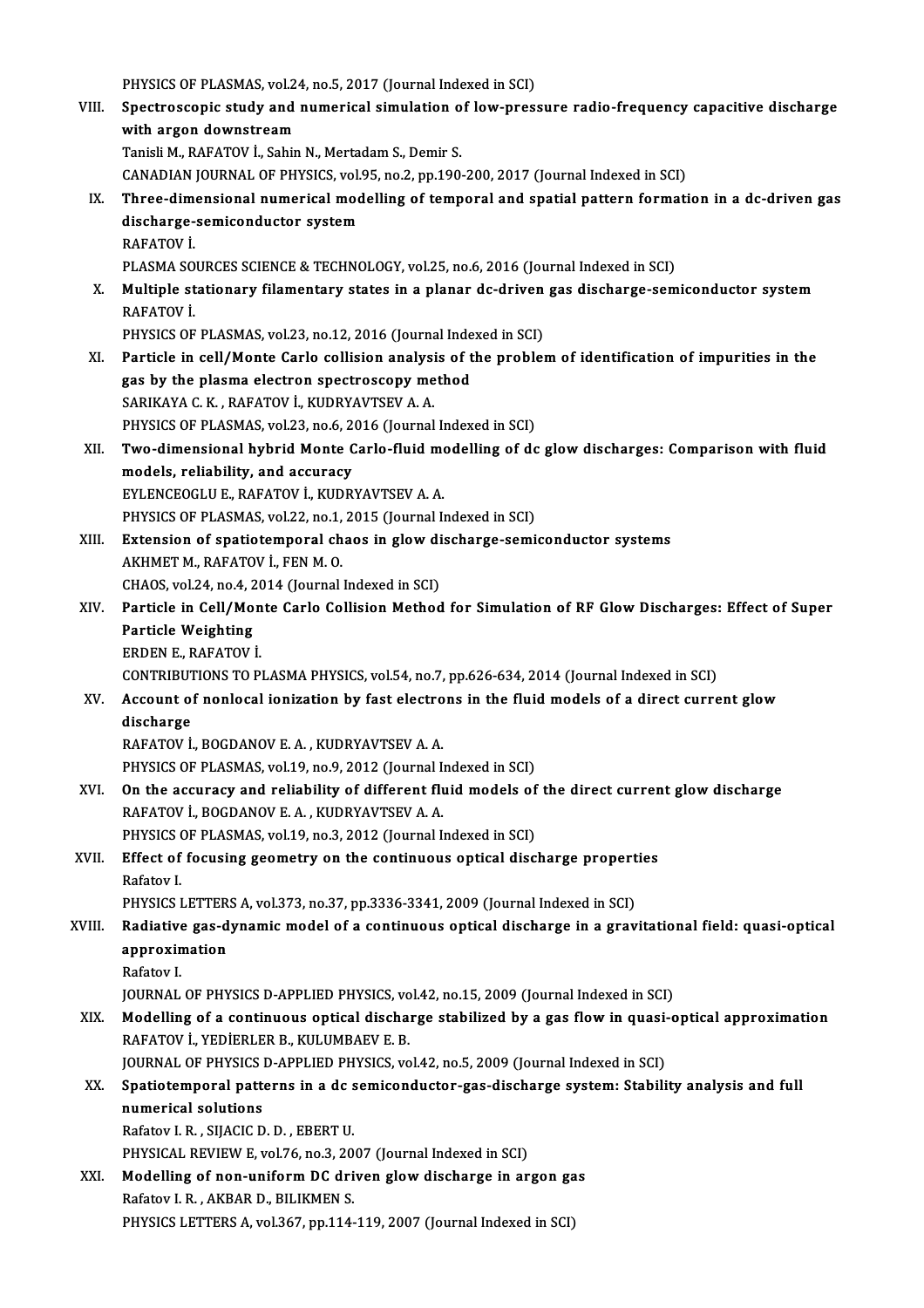| XXII.       | On modelling of microwave heating of a ceramic material                                                                       |
|-------------|-------------------------------------------------------------------------------------------------------------------------------|
|             | KOZLOV P. V., Rafatov I. R., KULUMBAEV E. B., LELEVKIN V. M.                                                                  |
|             | JOURNAL OF PHYSICS D-APPLIED PHYSICS, vol.40, no.9, pp.2927-2935, 2007 (Journal Indexed in SCI)                               |
| XXIII.      | On the modelling of a nonequilibrium spherical microwave discharge at atmospheric pressure<br>Rafatov I.R.                    |
|             | CONTRIBUTIONS TO PLASMA PHYSICS, vol.47, no.3, pp.139-146, 2007 (Journal Indexed in SCI)                                      |
| XXIV.       | Self-consistent model of thermal and ionization non-equilibrium spherical microwave discharge<br>Rafatov I., LELEVKIN V.      |
|             | JOURNAL OF PHYSICS D-APPLIED PHYSICS, vol.38, no.13, pp.2227-2236, 2005 (Journal Indexed in SCI)                              |
| XXV.        | Oscillations in dc driven barrier discharges: Numerical solutions, stability analysis, and phase                              |
|             | diagram                                                                                                                       |
|             | SIJACIC D., EBERT U., Rafatov I.                                                                                              |
|             | PHYSICAL REVIEW E, vol.71, no.6, 2005 (Journal Indexed in SCI)                                                                |
| XXVI.       | Modelling of a nonequilibrium spherical electric discharge under higher modes of incident                                     |
|             | microwaves                                                                                                                    |
|             | Rafatov I., CAKIR S.                                                                                                          |
|             | PHYSICS LETTERS A, vol.338, pp.353-365, 2005 (Journal Indexed in SCI)                                                         |
| XXVII.      | Modelling of a spherical electric discharge at atmospheric pressure under higher modes of incident                            |
|             | microwaves                                                                                                                    |
|             | Rafatov I., KOZLOV P., LELEVKIN V.                                                                                            |
|             | CONTRIBUTIONS TO PLASMA PHYSICS, vol.45, no.2, pp.139-154, 2005 (Journal Indexed in SCI)                                      |
| XXVIII.     | Period doubling cascade in glow discharges: Local versus global differential conductivity<br>SIJACIC D., EBERT U., Rafatov I. |
|             | PHYSICAL REVIEW E, vol.70, no.5, 2004 (Journal Indexed in SCI)                                                                |
| <b>XXIX</b> | Self-consistent model of non-equilibrium spherical microwave discharge                                                        |
|             | Rafatov I., LELEVKIN V.                                                                                                       |
|             | JOURNAL OF PHYSICS D-APPLIED PHYSICS, vol.37, no.20, pp.2876-2885, 2004 (Journal Indexed in SCI)                              |

## Articles Published in Other Journals

- rticles Published in Other Journals<br>I. One-dimensional fluid and hybrid numerical analysis of the plasma properties in the discharge<br>shannel of a Hall thuustar Channel of a Hall thruster<br>Channel of a Hall thruster<br>VINCULER C. BAEATOV L. Ub **One-dimensional fluid and hybrich<br>channel of a Hall thruster<br>YUNCULER C., RAFATOV İ., Ulusen D.<br>TURKISH JOURNAL OF BUYSICS vel 4** channel of a Hall thruster<br>YUNCULER C., RAFATOV İ., Ulusen D.<br>TURKISH JOURNAL OF PHYSICS, vol.42, no.6, pp.649-658, 2018 (Journal Indexed in ESCI)<br>VALUDATION OF THE PARTICLE IN CELL MONTE CARLO COLLISION NUMERICAL YUNCULER C., RAFATOV İ., Ulusen D.<br>TURKISH JOURNAL OF PHYSICS, vol.42, no.6, pp.649-658, 2018 (Journal Indexed in ESCI)<br>II. VALIDATION OF THE PARTICLE IN CELL MONTE CARLO COLLISION NUMERICAL CODE FOR THE RF<br>DISCHARCE S
- TURKISH JOURNAL OF PHYSI<br><mark>VALIDATION OF THE PAR'</mark><br>DISCHARGE SIMULATION<br>KUSOČIJI SABIKAVA C. PAEA VALIDATION OF THE PARTICLE IN CELL<br>DISCHARGE SIMULATION<br>KUŞOĞLU SARIKAYA C., RAFATOV İ., ÇAKIR S.<br>Palkan Physics Latters val 24 nn 26,47, 2016 BISCHARGE SIMULATION<br>KUŞOĞLU SARIKAYA C., RAFATOV İ., ÇAKIR S.<br>Balkan Physics Letters, vol.24, pp.36-47, 2016 (Refereed Journals of Other Institutions)

KUŞOĞLU SARIKAYA C., RAFATOV İ., ÇAKIR S.<br>Balkan Physics Letters, vol.24, pp.36-47, 2016 (Refereed Journals of Other Institutions)<br>III. Difference schemes for the class of singularly perturbed boundary value problems<br>Skkya Balkan Physics Letters, v<br>Difference schemes fo<br>Sklyar S. N. , RAFATOV İ.<br>Annlied Numerical Analy Difference schemes for the class of singularly perturbed boundary value problems<br>Sklyar S. N. , RAFATOV İ.<br>Applied Numerical Analysis & Computational Mathematics, vol.1, no.1, pp.223-230, 2004 (Refereed Journals of<br>Other I

Sklyar S. N. , RAFA1<br>Applied Numerical<br>Other Institutions)

# 0ther Institutions)<br>Books & Book Chapters

ooks & Book Chapters<br>I. Introduction to Simulation Methods for Gas Discharge Plasmas rafatov İ., Kudryavtsev<br>Rafatov İ., Kudryavtsev A.<br>Institute of Physics Public I<mark>ntroduction to Simulation Methods for Gas</mark><br>Rafatov İ., Kudryavtsev A.<br>Institute of Physics Publishing (IOP) , Bristol, 2020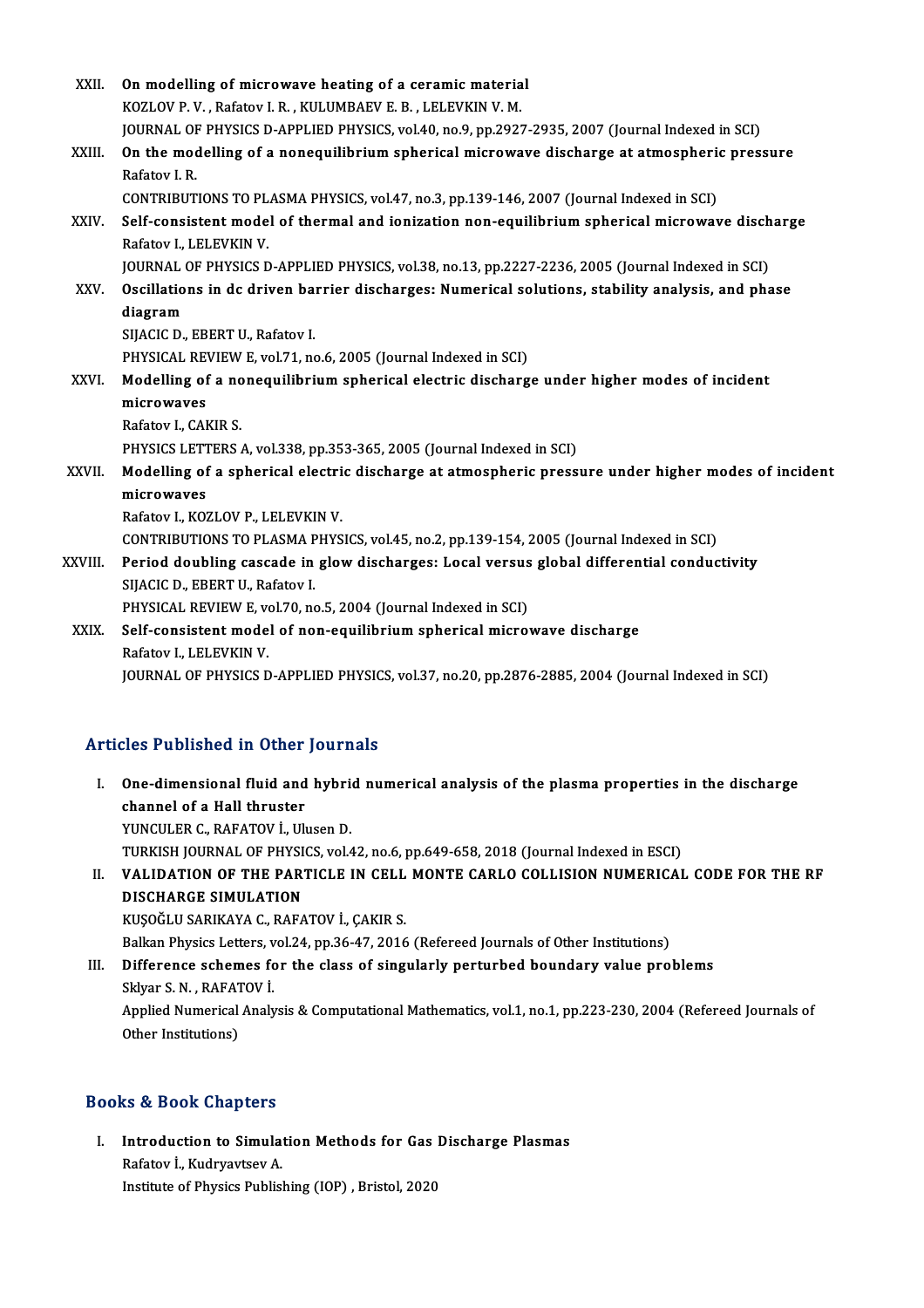## Refereed Congress / Symposium Publications in Proceedings

efereed Congress / Symposium Publications in Proceedings<br>I. Transition to Chaos in Planar Gas Discharge-Semiconductor System in Nitrogen: Effect of Fluid<br>Medelling Appreash Transition to Chaos<br>Modelling Approach<br>VESU C. BAEATOV İ Modelling Approach<br>YEŞİL C., RAFATOV İ. Computational Science and Engineering Conference BEYOND 2019, Ankara, Turkey, 2 - 11 September 2019, pp.61 YEŞİL C., RAFATOV İ.<br>Computational Science and Engineering Conference BEYOND 2019, Ankara, Turkey, 2<br>II. Plasma physics research at METU and other research institutions in Turkey<br>RAFATOV İ Computation<br>Plasma phy<br>RAFATOV İ. Plasma physics research at METU and other research institutions in Turkey<br>RAFATOV İ.<br>Symposium on Plasma Physics and Fusion Energy, American University of Beirut, Beyrut, Lebanon, 07 November<br>2017 RAFA'<br>Sympo<br>2017<br>Inser Symposium on Plasma Physics and Fusion Energy, American University of Beirut, Beyrut, Lebanon, 07 Novem<br>2017<br>III. Incorporation of the electron energy equation into the hybrid Monte Carlo fluid model for glow<br>discharge the 2017<br>Incorporation of the electron energy equation into the<br>discharge the applicability and reliability of the model<br>EVI ENCEOČLU E, RAEATOV L, Kudryayteev A Incorporation of the electron energy equention.<br>Alischarge the applicability and reliability<br>EYLENCEOĞLU E., RAFATOV İ., Kudryavtsev A. discharge the applicability and reliability of the model<br>EYLENCEOĞLU E., RAFATOV İ., Kudryavtsev A.<br>69th Annual Gaseous Electronics Conference, Bochum, Germany, 10 - 14 October 2016, vol.61<br>Particle in Cell Mante Carle Cel EYLENCEOĞLU E., RAFATOV İ., Kudryavtsev A.<br>69th Annual Gaseous Electronics Conference, Bochum, Germany, 10 - 14 October 2016, vol.61<br>IV. Particle in Cell Monte Carlo Collision Analysis of the Problem of Identification of I 69th Annual Gaseous Electronics Conference, Bochum, G<br>Particle in Cell Monte Carlo Collision Analysis of t<br>within the Plasma Electron Spectroscopy Method<br>KUSOČU U SARIKANA G PAEATOV L Kudruattsev A KUŞOĞLU SARIKAYA C., RAFATOV İ., Kudryavtsev A.

within the Plasma Electron Spectroscopy Method<br>KUŞOĞLU SARIKAYA C., RAFATOV İ., Kudryavtsev A.<br>69th Annual Gaseous Electronics Conference, Bochum, Germany, 10 - 14 October 2016, vol.61<br>ARC DISCHARCE SIMIJI ATIONS FOR MACNE

## KUŞOĞLU SARIKAYA C., RAFATOV İ., Kudryavtsev A.<br>69th Annual Gaseous Electronics Conference, Bochum, Germany, 10 - 14 October 2016, vol.61<br>V. ARC DISCHARGE SIMULATIONS FOR MAGNETOPLASMADYNAMIC THRUSTER WITH HOLLOW 69th Annua<br>ARC DISCH<br>CATHODE<br>Eliseev S. S. ARC DISCHARGE SIMULATIONS FOR MAGNETOPLASMA<mark>.</mark><br>CATHODE<br>Eliseev S., Saifutdinov A., Kudryavtsev A., ÇAKIR S., RAFATOV İ.<br>VIII International Conference on Plasma Physics and Plasma T.

CATHODE<br>Eliseev S., Saifutdinov A., Kudryavtsev A., ÇAKIR S., RAFATOV İ.<br>VIII International Conference on Plasma Physics and Plasma Technology (PPPT-8), Minsk, Belarus, 14 - 18<br>September 2015 Eliseev S., Saifutdinov A., Kudryavtsev A., CAKIR S., RAFATOV İ. VIII International Conference on Plasma Physics and Plasma Technology (PPPT-8), Minsk, Belarus, 14 - 18<br>September 2015<br>VI. NUMERICAL ANALYSIS OF FORMATION OF HEXAGONAL ANDBAND STRUCTURES IN THE GAS

## September 2015<br>NUMERICAL ANALYSIS OF FORMATION<br>DISCHARGE SEMICONDUCTORSYSTEM<br>BAEATOV İ NUMERICA<br>DISCHARG<br>RAFATOV İ.

DISCHARGE SEMICONDUCTORSYSTEM<br>RAFATOV İ.<br>VIII International Conference on Plasma Physics and Plasma Technology (PPPT-8), Minsk, Belarus, 14 - 18<br>Sentember 2015 RAFATOV İ.<br>VIII International<br>September 2015<br>Study of Self er VIII International Conference on Plasma Physics and Plasma Technology (PPPT-8), Minsk, Belarus, 1.<br>September 2015<br>VII. Study of Self organization and Current Filamentation in the Glow Gas Discharge System<br>RAEATOV L CAVIR S

# September 2015<br>Study of Self organ<br>RAFATOV İ., ÇAKIR S.<br>International Werkeb

RAFATOV İ., ÇAKIR S.<br>International Workshop "Nonlinear Photonics: Theory, Materials, Applications"!, Sankt-Peterburg, Russia, 29 June -RAFATOV İ., ÇAKIR S<br>International Works<br>02 July 2015, pp.21<br>Pensity Cradiont b 02 July 2015, pp.21<br>Density Gradient Ir<br>ÇAKIR S., RAFATOV İ.<br>International Werkeb

### VIII. Density Gradient Instability in Hall Thrusters

### CAKIR S., RAFATOV İ

International Workshop "Nonlinear Photonics: Theory, Materials, Applications", Sankt-Peterburg, Russia, 29 June -<br>02 July 2015, pp.20 International Workshop "Nonlinear Photonics: Theory, Materials, Applications", Sankt-Peterburg, Russia, 2<br>02 July 2015, pp.20<br>IX. VALIDATION AND PARALLELIZATION OF THE PARTICLE IN CELL/MONTE CARLO COLLISION

## 02 July 2015, pp.20<br>VALIDATION AND PARALLELIZATION OF THE PARTICLE IN<br>NUMERICAL CODE FOR THE RF DISCHARGE SIMULATIONS VALIDATION AND PARALLELIZAT<br>NUMERICAL CODE FOR THE RF DI<br>SARIKAYA C. K. , RAFATOV İ., ÇAKIR S.<br>JEEE International Conference on Plac **NUMERICAL CODE FOR THE RF DISCHARGE SIMULATIONS<br>SARIKAYA C. K., RAFATOV İ., ÇAKIR S.<br>IEEE International Conference on Plasma Sciences (ICOPS), Belek, Turkey, 24 - 28 May 2015**

## SARIKAYA C. K., RAFATOV İ., ÇAKIR S.<br>IEEE International Conference on Plasma Sciences (ICOPS), Belek, Turkey, 24 - 28 May 2015<br>X. 3D numerical model for a temporal and spatial pattern formation in a dc glow discharge<br>comis **IEEE International Confere**<br>3D numerical model for<br>semiconductor system<br>RAEATOV i 3D numeri<br>semicondu<br>RAFATOV İ.<br>The YYU Ew

semiconductor system<br>RAFATOV İ.<br>The XXII Europhysics Conference on Atomic and Molecular Physics of Ionized Gases (ESCAMPIG, Greifswald,<br>Cermany 15, 19 July 2014, np.452,454 RAFATOV İ.<br>The XXII Europhysics Conference on Ato:<br>Germany, 15 - 19 July 2014, pp.453-454<br>Three dimensional numerical model The XXII Europhysics Conference on Atomic and Molecular Physics of Ionized Gases (ESCAMPIG, Greifswald,<br>Germany, 15 - 19 July 2014, pp.453-454<br>XI. Three dimensional numerical modelling of structure formation in the plasma

## Germany, 15 - 19 July 2014, pp.453-454<br>Three dimensional numerical model<br>discharge<br>RAFATOV İ. Three dime<br>discharge<br>RAFATOV İ.

International Conference on Physics of Low Temperature Plasma, Kazan, Russia, 20 - 23 May 2014

XII. Investigation of pattern formation in planar gas discharges UZUNKAYMAKİ.Ü. ,RAFATOVİ.